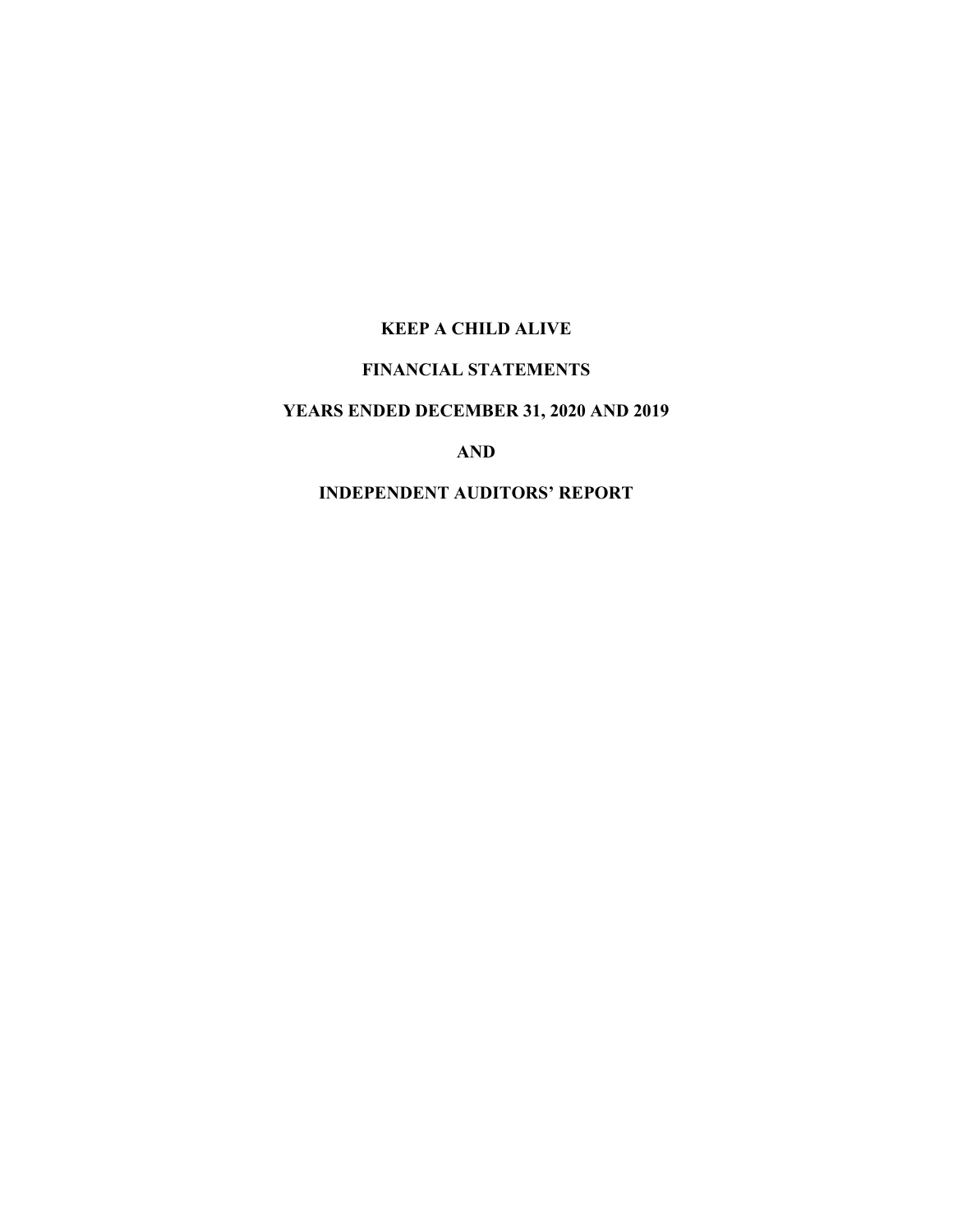# TABLE OF CONTENTS

|                                          | Page |
|------------------------------------------|------|
| <b>Independent Auditors' Report</b>      |      |
| <b>Financial Statements</b>              |      |
| <b>Statements of Financial Position</b>  | 3    |
| <b>Statements of Activities</b>          | 4    |
| <b>Statements of Functional Expenses</b> | 6    |
| <b>Statements of Cash Flows</b>          | 8    |
| Notes to Financial Statements            | 9    |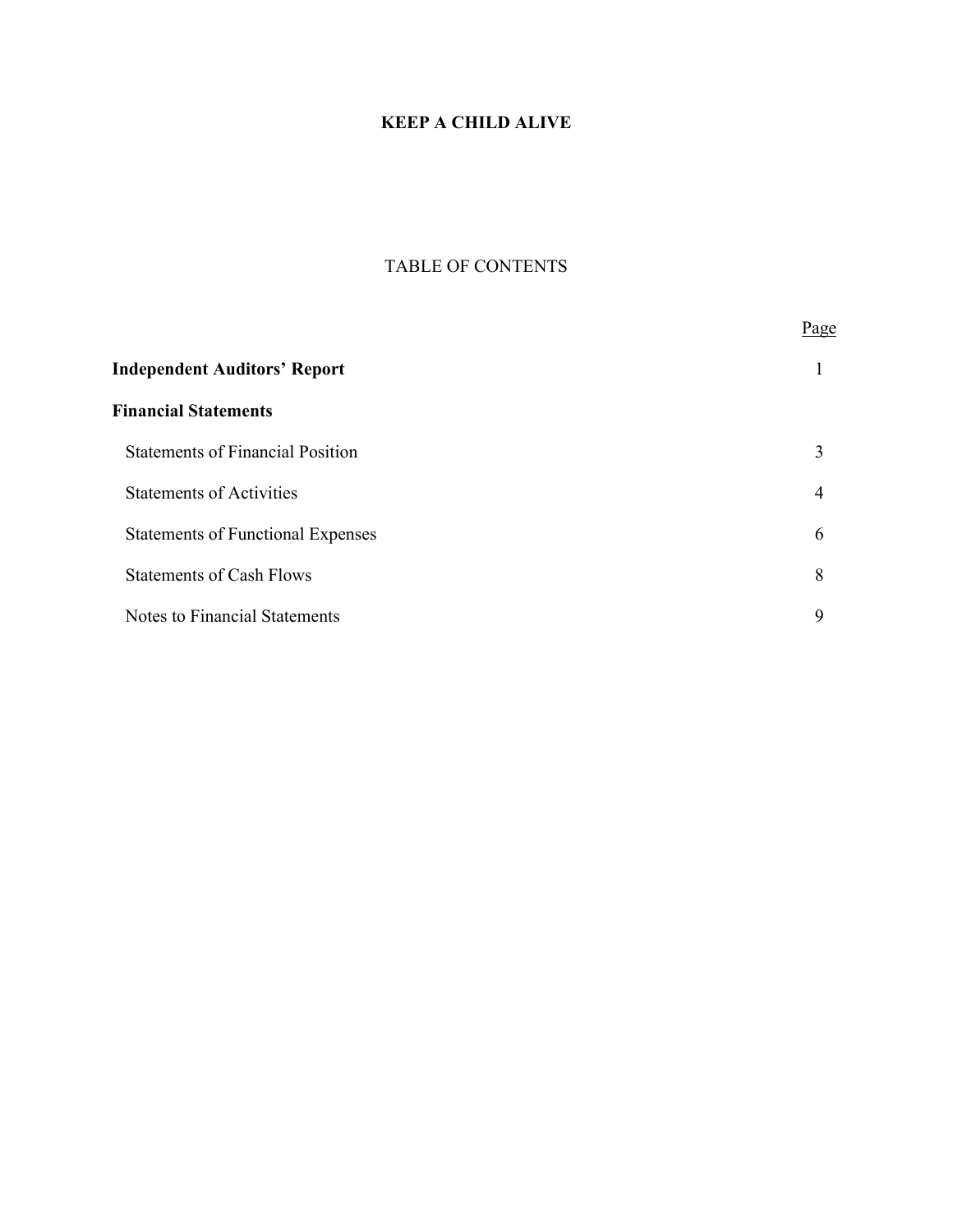# **FRIEDMAN LLP**<sup>®</sup>

ACCOUNTANTS AND ADVISORS

# **INDEPENDENT AUDITORS' REPORT**

To the Board of Directors of Keep a Child Alive

## **Report on the Financial Statements**

We have audited the accompanying financial statements of Keep a Child Alive (a nonprofit organization) which comprise the statements of financial position as of December 31, 2020 and 2019, and the related statements of activities, functional expenses and cash flows for the years then ended, and the related notes to the financial statements.

## **Management's Responsibility for the Financial Statements**

Management is responsible for the preparation and fair presentation of these financial statements in accordance with accounting principles generally accepted in the United States of America; this includes the design, implementation and maintenance of internal control relevant to the preparation and fair presentation of financial statements that are free from material misstatement, whether due to fraud or error.

## **Auditors' Responsibility**

Our responsibility is to express an opinion on these financial statements based on our audits. We conducted our audits in accordance with auditing standards generally accepted in the United States of America. Those standards require that we plan and perform the audit to obtain reasonable assurance about whether the financial statements are free from material misstatement.

An audit involves performing procedures to obtain audit evidence about the amounts and disclosures in the financial statements. The procedures selected depend on the auditors' judgment, including the assessment of the risks of material misstatement of the financial statements, whether due to fraud or error. In making those risk assessments, the auditor considers internal control relevant to the Organization's preparation and fair presentation of the financial statements in order to design audit procedures that are appropriate in the circumstances, but not for the purpose of expressing an opinion on the effectiveness of the Organization's internal control. Accordingly, we express no such opinion. An audit also includes evaluating the appropriateness of accounting policies used and the reasonableness of significant accounting estimates made by management, as well as evaluating the overall presentation of the financial statements.

## (Continued)

100 Eagle Rock Avenue, Suite 200, East Hanover, NJ 07936 p 973.929.3500 f 973.929.3501

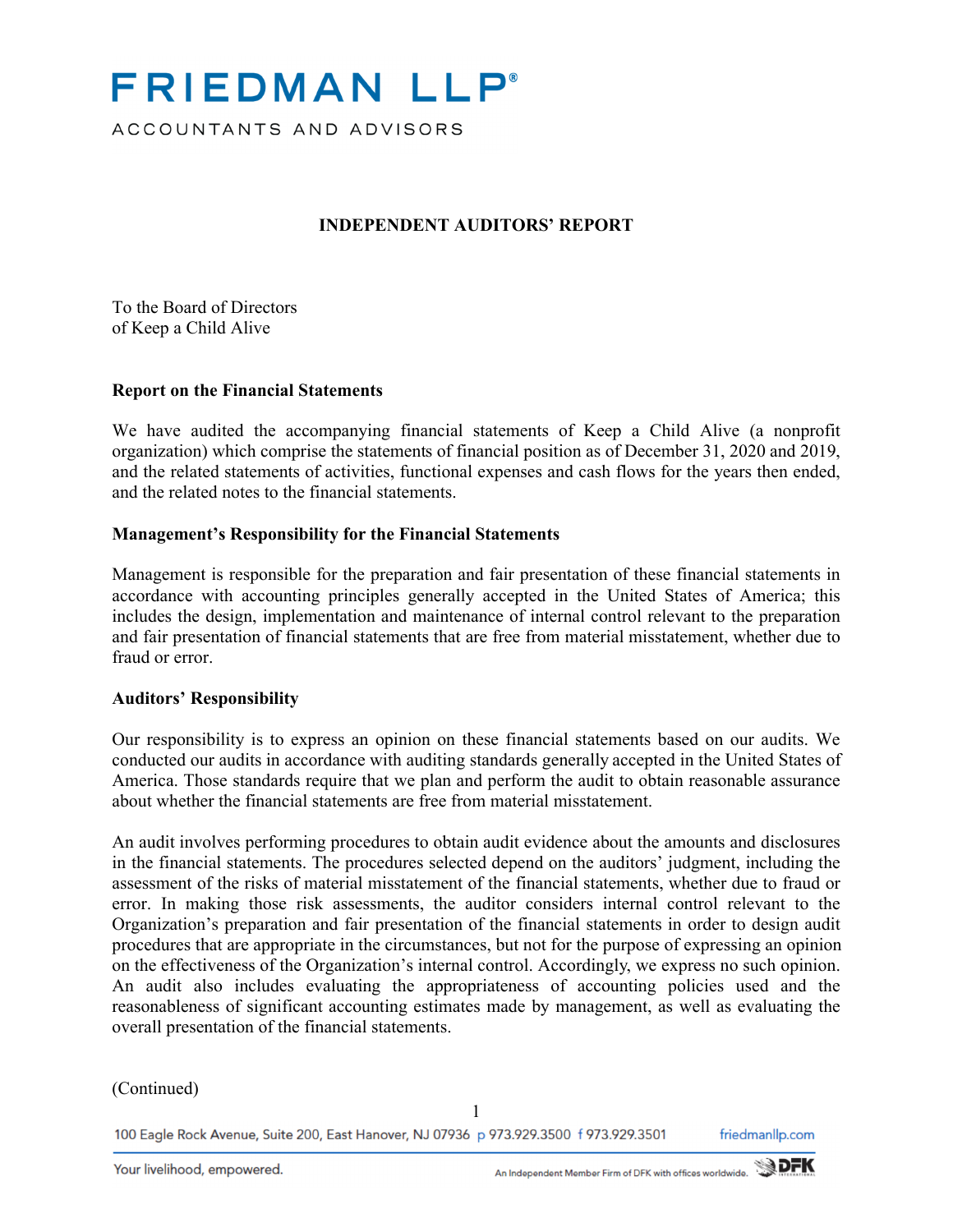We believe that the audit evidence we have obtained is sufficient and appropriate to provide a basis for our audit opinions.

# **Opinion**

In our opinion, the financial statements referred to above present fairly, in all material respects, the financial position of Keep a Child Alive (a nonprofit organization) as of December 31, 2020 and 2019, and the changes in its net assets and its cash flows for the years then ended in accordance with accounting principles generally accepted in the United States of America.

Friedlem LLP

November 12, 2021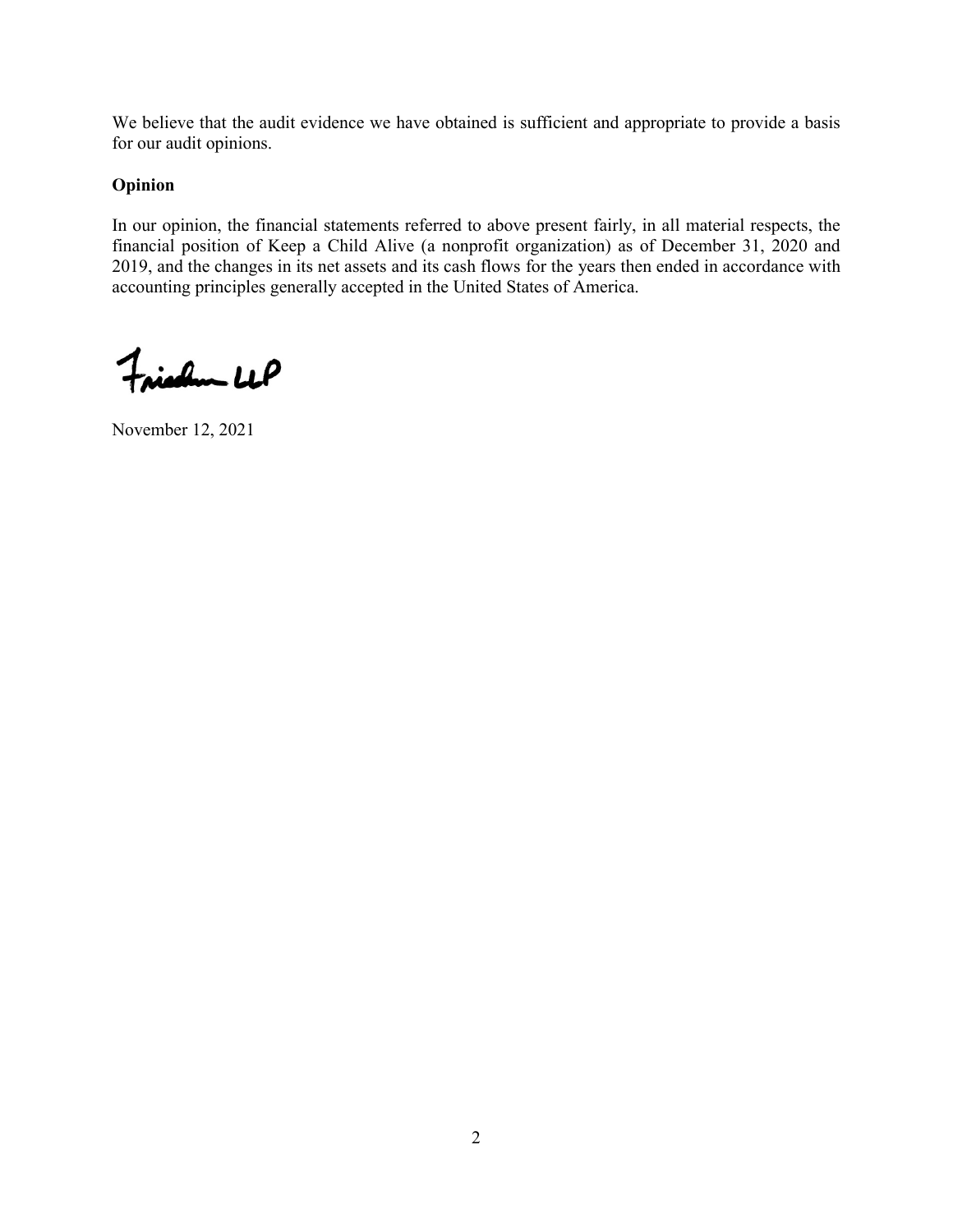# **STATEMENTS OF FINANCIAL POSITION**

|                                                                                                  | December 31, |             |               |           |
|--------------------------------------------------------------------------------------------------|--------------|-------------|---------------|-----------|
|                                                                                                  |              | 2020        |               | 2019      |
| <b>ASSETS</b>                                                                                    |              |             |               |           |
| Cash and cash equivalents                                                                        | \$           | 757,278     | $\mathbb{S}$  | 2,124,981 |
| Contributions receivable, net allowance of \$24,100                                              |              |             |               | 3,495     |
| Unconditional promises to give, net allowance of \$933,333                                       |              |             |               |           |
| and \$941,466                                                                                    |              | 64,112      |               | 130,126   |
| Loan receivable                                                                                  |              | 15,529      |               | 184,315   |
| Prepaid expenses and other assets                                                                |              | 21,800      |               | 15,052    |
| Investments, at fair value                                                                       |              | 1,890,499   |               |           |
| Property and equipment - at cost, less accumulated depreciation                                  |              | 293         |               | 293       |
|                                                                                                  |              | \$2,749,511 | $\mathcal{S}$ | 2,458,262 |
| <b>LIABILITIES AND NET ASSETS</b><br><b>Liabilities</b><br>Accounts payable and accrued expenses | $\mathbb{S}$ | 32,992      | $\mathbb{S}$  | 22,366    |
| Loan payable - Paycheck Protection Program                                                       |              | 25,000      |               |           |
|                                                                                                  |              | 57,992      |               | 22,366    |
| Commitments                                                                                      |              |             |               |           |
| <b>Net assets</b>                                                                                |              |             |               |           |
| Without donor restrictions                                                                       |              | 704,509     |               | 823,000   |
| With donor restrictions                                                                          |              | 1,987,010   |               | 1,612,896 |
|                                                                                                  |              | 2,691,519   |               | 2,435,896 |
|                                                                                                  |              | \$2,749,511 | $\mathbb{S}$  | 2,458,262 |
|                                                                                                  |              |             |               |           |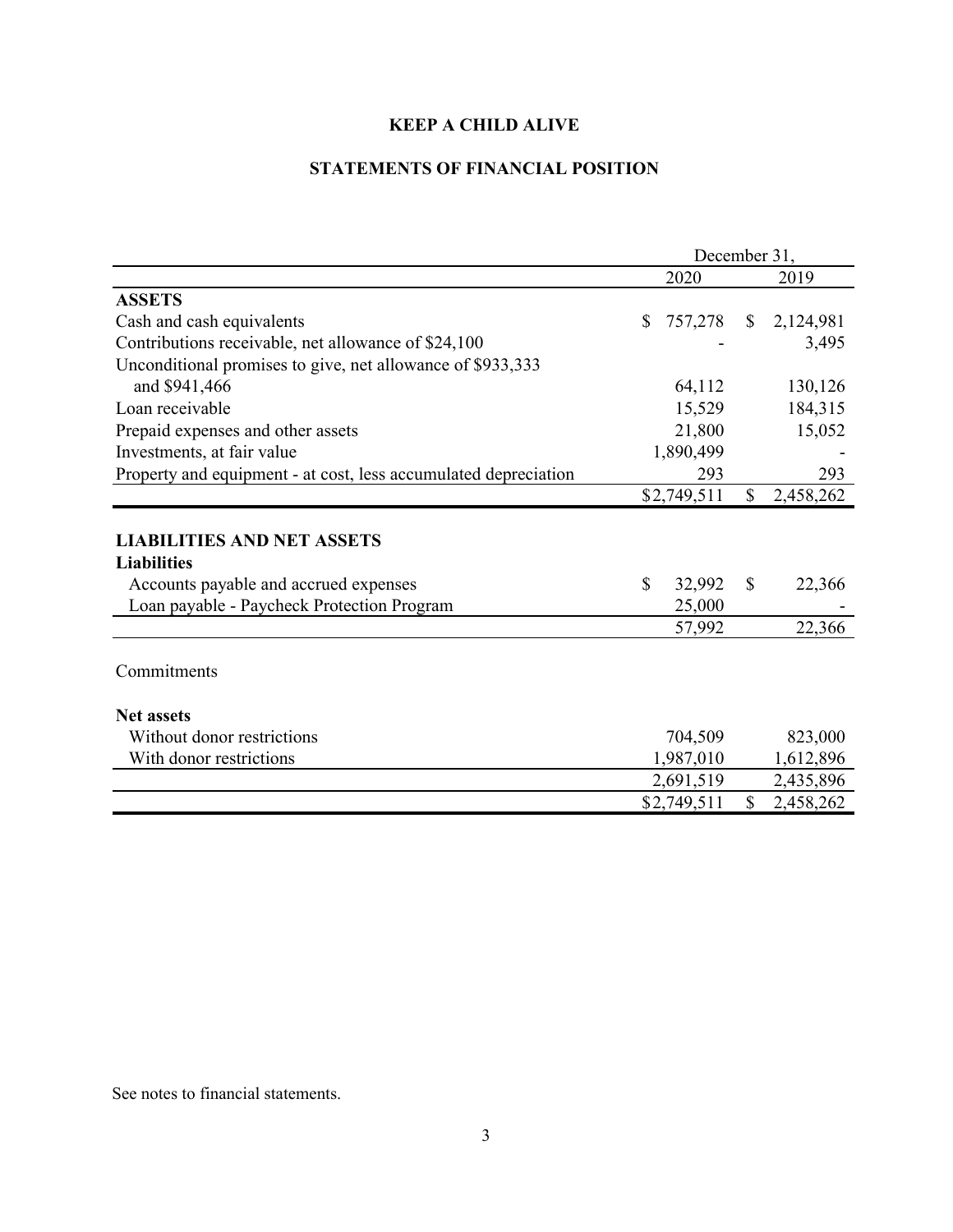# **STATEMENT OF ACTIVITIES**

|                                               | Year Ended December 31, 2020 |                      |              |    |                        |
|-----------------------------------------------|------------------------------|----------------------|--------------|----|------------------------|
|                                               |                              | <b>Without Donor</b> | With Donor   |    |                        |
|                                               |                              | Restrictions         | Restrictions |    | Total                  |
|                                               |                              |                      |              |    |                        |
| <b>Support and revenues</b>                   |                              |                      |              |    |                        |
| Contributions                                 | \$                           | 168,765              | \$2,587,300  |    | \$2,756,065            |
| Other income                                  |                              | 17,904               |              |    | 17,904                 |
|                                               |                              | 186,669              | 2,587,300    |    | 2,773,969              |
| Net assets released from restriction          |                              |                      |              |    |                        |
| Satisfaction of program restrictions          |                              | 2,213,186            | (2,213,186)  |    |                        |
|                                               |                              | 2,399,855            | 374,114      |    | 2,773,969              |
|                                               |                              |                      |              |    |                        |
| <b>Expenses</b>                               |                              |                      |              |    |                        |
| Program services                              |                              | 2,301,667            |              |    | 2,301,667              |
| Management and general                        |                              | 156,981              |              |    | 156,981                |
| Fundraising costs                             |                              | 65,271               |              |    | 65,271                 |
| Total expenses                                |                              | 2,523,919            |              |    | 2,523,919              |
|                                               |                              |                      |              |    |                        |
| Recovery of donor-restricted promises to give |                              | (5,573)              |              |    | (5,573)                |
| Total expenses and losses                     |                              | 2,518,346            |              |    | $\overline{2,518,346}$ |
| Change in net assets before in-kind donations |                              | (118, 491)           | 374,114      |    | 255,623                |
| In-kind donations - revenue                   |                              | 70,000               |              |    | 70,000                 |
| In-kind donations - expense                   |                              | (70,000)             |              |    | (70,000)               |
| Change in net assets                          |                              | (118, 491)           | 374,114      |    | 255,623                |
| Net assets, beginning of year                 |                              | 823,000              | 1,612,896    |    | 2,435,896              |
| Net assets, end of year                       | \$                           | 704,509              | \$1,987,010  | \$ | 2,691,519              |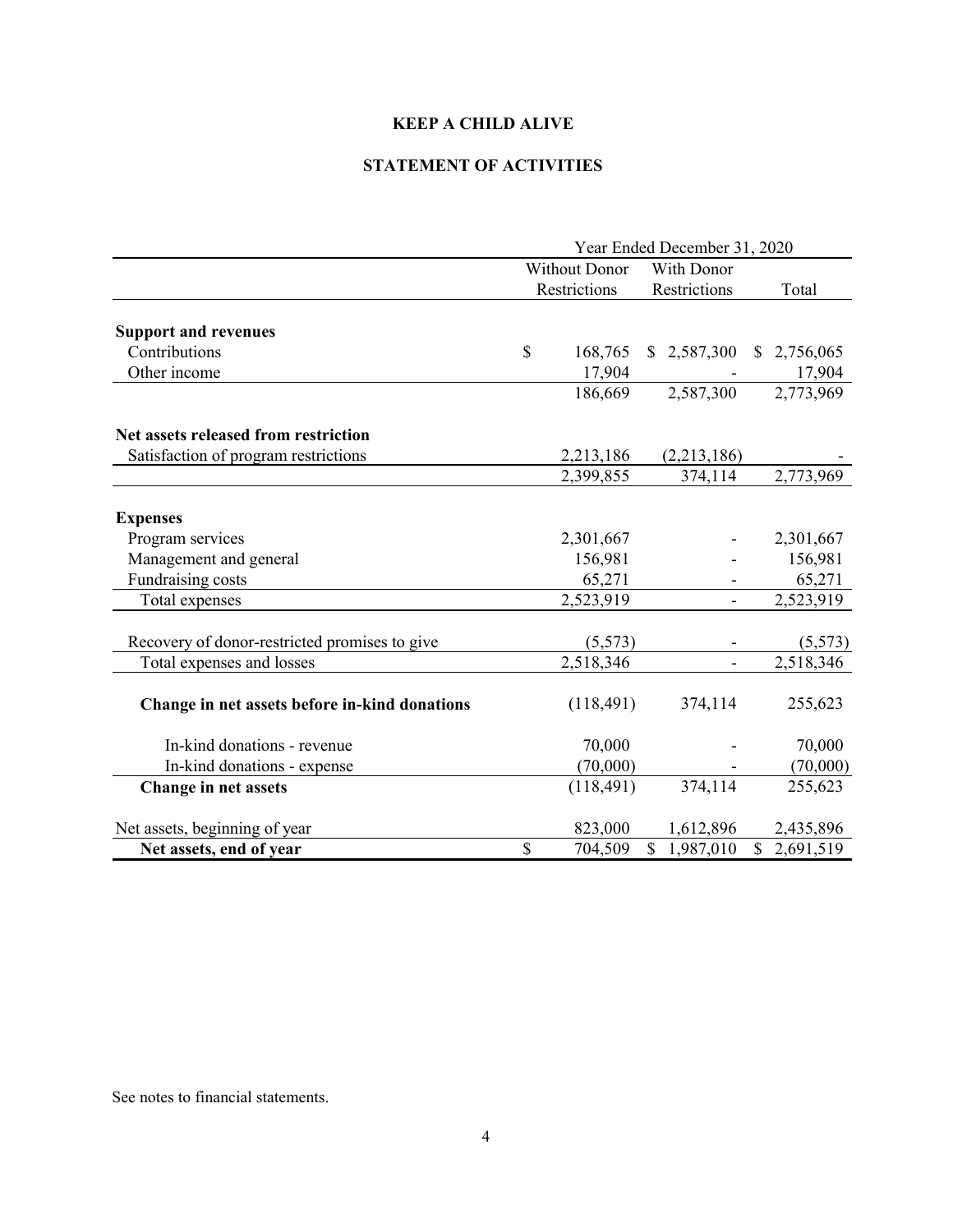# **STATEMENT OF ACTIVITIES**

|                                                 | Year Ended December 31, 2019 |               |              |                 |  |
|-------------------------------------------------|------------------------------|---------------|--------------|-----------------|--|
|                                                 |                              | Without Donor | With Donor   |                 |  |
|                                                 |                              | Restrictions  | Restrictions | Total           |  |
|                                                 |                              |               |              |                 |  |
| <b>Support and revenues</b>                     |                              |               |              |                 |  |
| Contributions                                   | \$                           | 406,715       | \$2,370,947  | \$2,777,662     |  |
| Other income                                    |                              | 44,608        |              | 44,608          |  |
|                                                 |                              | 451,323       | 2,370,947    | 2,822,270       |  |
| Net assets released from restriction            |                              |               |              |                 |  |
| Satisfaction of program restrictions            |                              | 2,181,323     | (2,181,323)  |                 |  |
|                                                 |                              | 2,632,646     | 189,624      | 2,822,270       |  |
|                                                 |                              |               |              |                 |  |
| <b>Expenses</b>                                 |                              |               |              |                 |  |
| Program services                                |                              | 2,573,038     |              | 2,573,038       |  |
| Management and general                          |                              | 136,772       |              | 136,772         |  |
| Fundraising costs                               |                              | 164,543       |              | 164,543         |  |
| Total expenses                                  |                              | 2,874,353     |              | 2,874,353       |  |
| Allowance for donor-restricted promises to give |                              |               | 333,333      | 333,333         |  |
| Total expenses and losses                       |                              | 2,874,353     | 333,333      | 3,207,686       |  |
| Change in net assets before in-kind donations   |                              | (241,707)     | (143,709)    | (385, 416)      |  |
| In-kind donations - revenue                     |                              | 60,000        |              | 60,000          |  |
| In-kind donations - expense                     |                              | (60,000)      |              | (60,000)        |  |
| Change in net assets                            |                              | (241,707)     | (143,709)    | (385, 416)      |  |
| Net assets, beginning of year                   |                              | 1,064,707     | 1,756,605    | 2,821,312       |  |
| Net assets, end of year                         | $\mathcal{S}$                | 823,000       | \$1,612,896  | 2,435,896<br>\$ |  |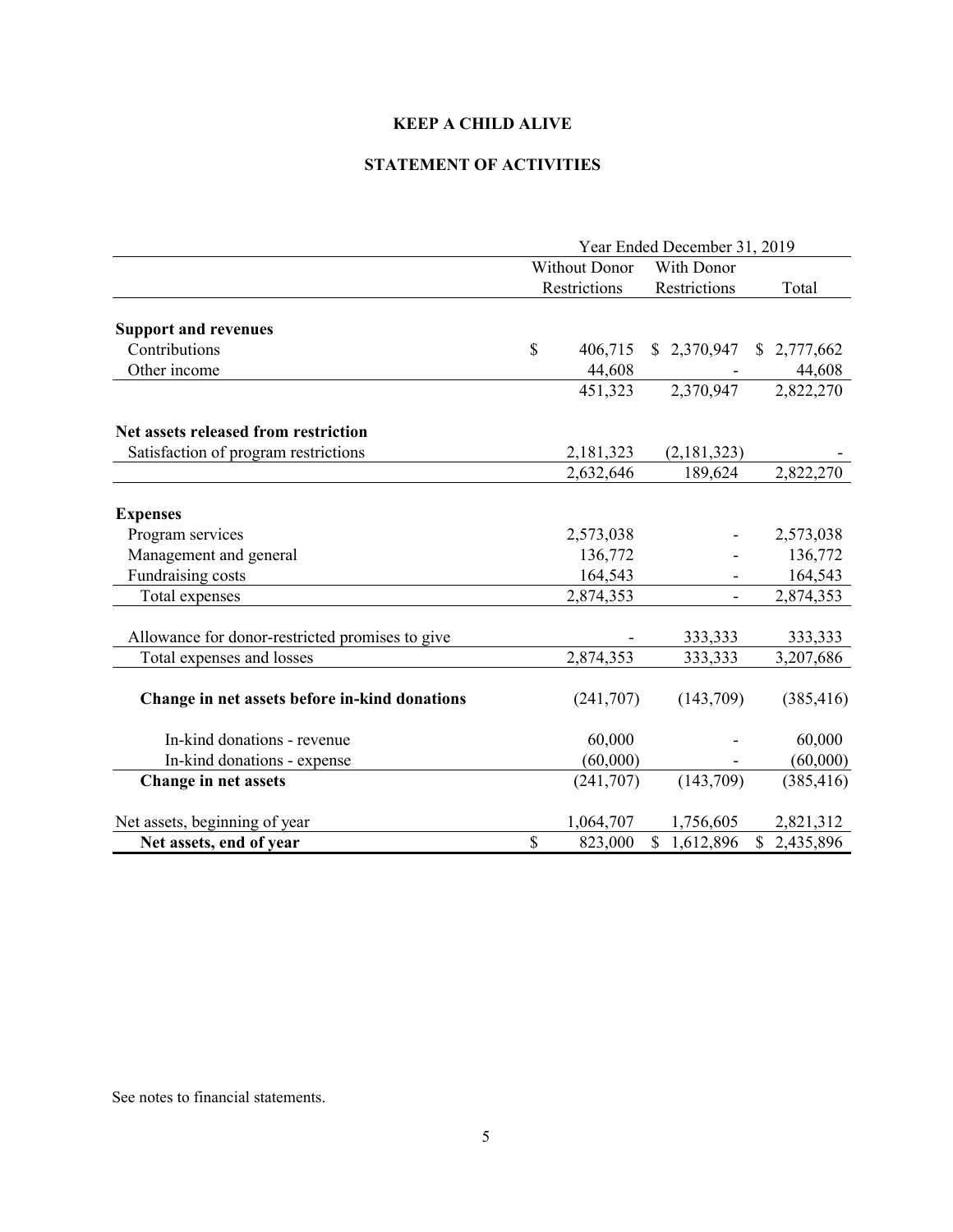# **STATEMENT OF FUNCTIONAL EXPENSES**

|                             | Year Ended December 31, 2020 |           |    |             |              |                |    |           |
|-----------------------------|------------------------------|-----------|----|-------------|--------------|----------------|----|-----------|
|                             |                              | Program   |    | Management  |              | Fundraising    |    |           |
|                             |                              | Services  |    | and General |              | Costs          |    | Total     |
| Grants                      | \$                           | 2,180,063 | \$ | Ξ.          | \$           | $\blacksquare$ | \$ | 2,180,063 |
| Salaries and wages          |                              | 80,219    |    | 5,000       |              | 15,055         |    | 100,274   |
| Employee benefits and taxes |                              | 6,806     |    | 1,908       |              | 1,277          |    | 9,991     |
| Professional fees           |                              | 16,834    |    | 18,564      |              | 5,774          |    | 41,172    |
| Office expense              |                              | 42        |    | 2,503       |              | 10             |    | 2,555     |
| Occupancy                   |                              |           |    | 1,482       |              |                |    | 1,482     |
| Consulting fees             |                              | 2,800     |    | 101,378     |              | 5,050          |    | 109,228   |
| Insurance                   |                              | 323       |    | 3,230       |              | 61             |    | 3,614     |
| Marketing and promotion     |                              | 1,536     |    |             |              | 27,895         |    | 29,431    |
| Travel and related expenses |                              |           |    |             |              | 1,437          |    | 1,437     |
| Outside services            |                              | 2,000     |    | 11,742      |              | 2,000          |    | 15,742    |
| Miscellaneous               |                              | 3,232     |    | 5,266       |              | 3,152          |    | 11,650    |
| Information technology      |                              | 7,812     |    | 5,908       |              | 3,560          |    | 17,280    |
|                             | \$                           | 2,301,667 | \$ | 156,981     | $\mathbb{S}$ | 65,271         | \$ | 2,523,919 |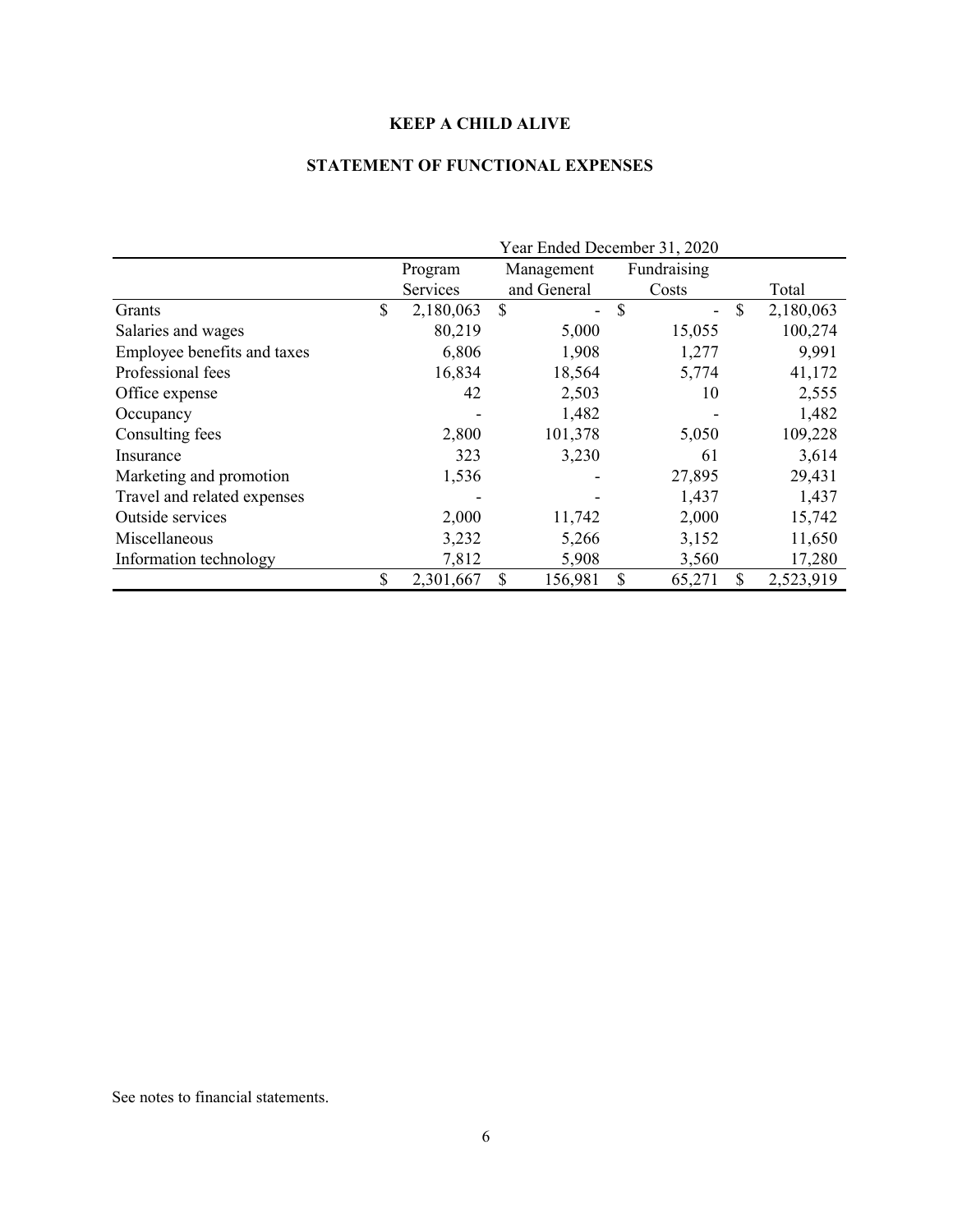# **STATEMENT OF FUNCTIONAL EXPENSES**

|                             | Year Ended December 31, 2019 |           |    |             |               |             |              |           |
|-----------------------------|------------------------------|-----------|----|-------------|---------------|-------------|--------------|-----------|
|                             |                              | Program   |    | Management  |               | Fundraising |              |           |
|                             |                              | Services  |    | and General |               | Costs       |              | Total     |
| Grants                      | \$                           | 1,958,787 | \$ |             | $\mathcal{S}$ |             | $\mathbb{S}$ | 1,958,787 |
| Salaries and wages          |                              | 158,981   |    | 5,880       |               | 35,981      |              | 200,842   |
| Employee benefits and taxes |                              | 18,415    |    | 681         |               | 4,168       |              | 23,264    |
| Professional fees           |                              | 44,302    |    | 7,500       |               | 25,300      |              | 77,102    |
| Office expense              |                              | 1,198     |    | 3,922       |               | 113         |              | 5,233     |
| Occupancy                   |                              | 1,972     |    | 1,577       |               | 246         |              | 3,795     |
| Site visit expense          |                              | 7,235     |    |             |               |             |              | 7,235     |
| Consulting fees             |                              | 11,143    |    | 61,339      |               |             |              | 72,482    |
| Insurance                   |                              | 3,216     |    | 119         |               | 728         |              | 4,063     |
| Marketing and promotion     |                              | 77,894    |    | 4,084       |               | 260         |              | 82,238    |
| Travel and related expenses |                              | 51        |    | 3,888       |               | 1,090       |              | 5,029     |
| Outside services            |                              | 269,650   |    | 25,462      |               | 89,337      |              | 384,449   |
| Miscellaneous               |                              | 11,637    |    | 3,250       |               | 7,193       |              | 22,080    |
| Information technology      |                              | 8,304     |    | 18,943      |               |             |              | 27,247    |
| Depreciation                |                              | 253       |    | 127         |               | 127         |              | 507       |
|                             | \$                           | 2,573,038 | \$ | 136,772     | \$            | 164,543     | \$           | 2,874,353 |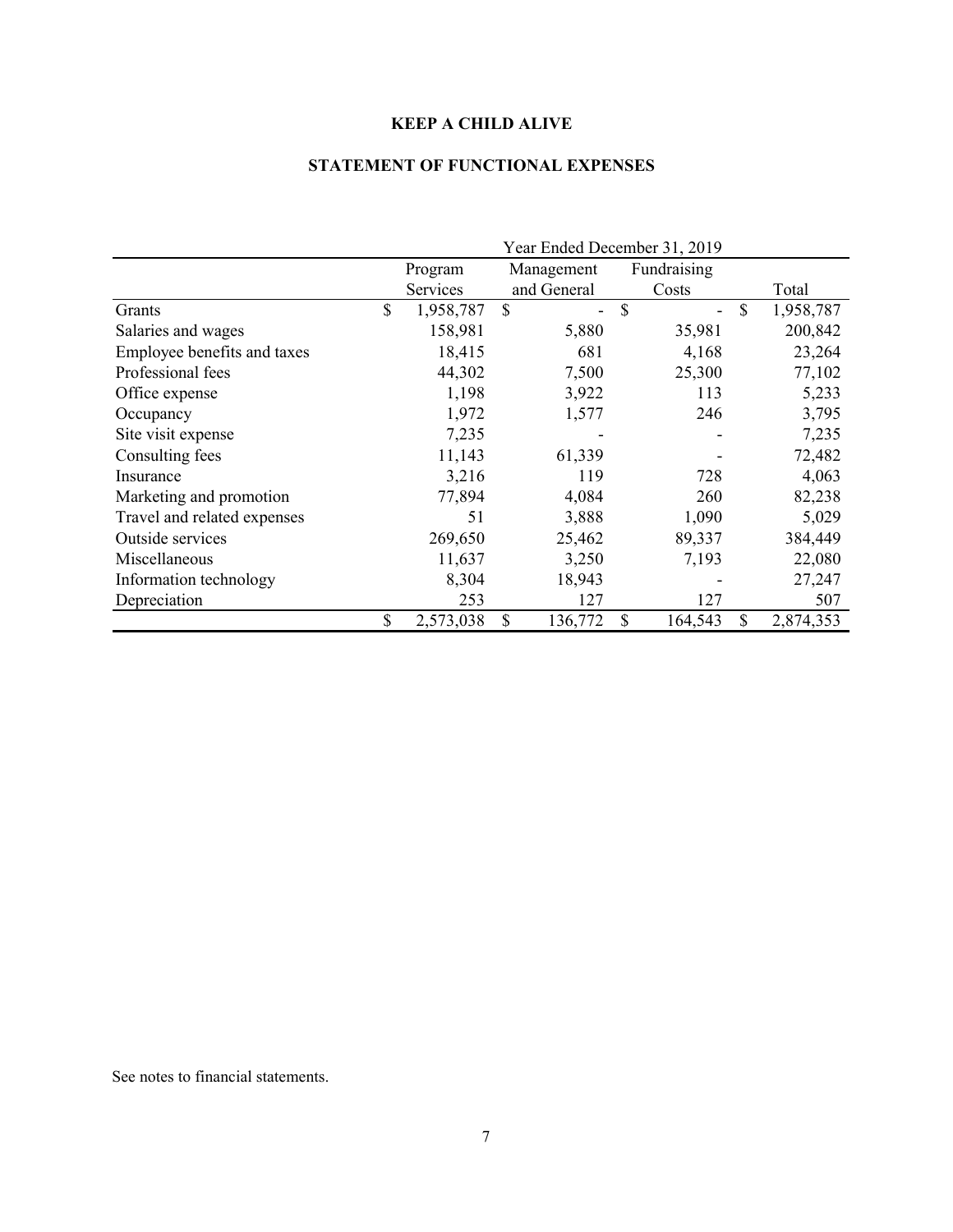# **STATEMENTS OF CASH FLOWS**

|                                                                 | Year Ended December 31, |             |              |            |
|-----------------------------------------------------------------|-------------------------|-------------|--------------|------------|
|                                                                 |                         | 2020        |              | 2019       |
| <b>Cash flows from operating activities</b>                     |                         |             |              |            |
| Change in net assets                                            | \$                      | 255,623     | S            | (385, 416) |
| Adjustments to reconcile change in net assets to net cash       |                         |             |              |            |
| and cash equivalents (used in) provided by operating activities |                         |             |              |            |
| Depreciation                                                    |                         |             |              | 507        |
| Allowance for doubtful accounts                                 |                         |             |              | 333,333    |
| Recovery of donor-restricted promises to give                   |                         | (5,573)     |              |            |
| Loan receivable repayments in lieu of grant                     |                         | 168,786     |              | 15,685     |
| Non-cash contribution                                           |                         | (1,890,499) |              |            |
| Changes in assets and liabilities                               |                         |             |              |            |
| Contributions receivable                                        |                         | 3,495       |              | 30         |
| Prepaid expenses                                                |                         | (6,748)     |              | 134,572    |
| Unconditional promises to give                                  |                         | 71,587      |              | 150,000    |
| Other assets                                                    |                         |             |              | 4,200      |
| Accounts payable and accrued expenses                           |                         | 10,626      |              | (10,091)   |
| Net cash and cash equivalents (used in) provided by             |                         |             |              |            |
| operating activities                                            |                         | (1,392,703) |              | 242,820    |
| <b>Cash flows from financing activities</b>                     |                         |             |              |            |
| Proceeds loan payable - Paycheck Protection Program             |                         | 25,000      |              |            |
|                                                                 |                         |             |              |            |
| Net (decrease) increase in cash and cash equivalents            |                         | (1,367,703) |              | 242,820    |
| Cash and cash equivalents, beginning of year                    |                         | 2,124,981   |              | 1,882,161  |
| Cash and cash equivalents, end of year                          | \$                      | 757,278     | $\mathbb{S}$ | 2,124,981  |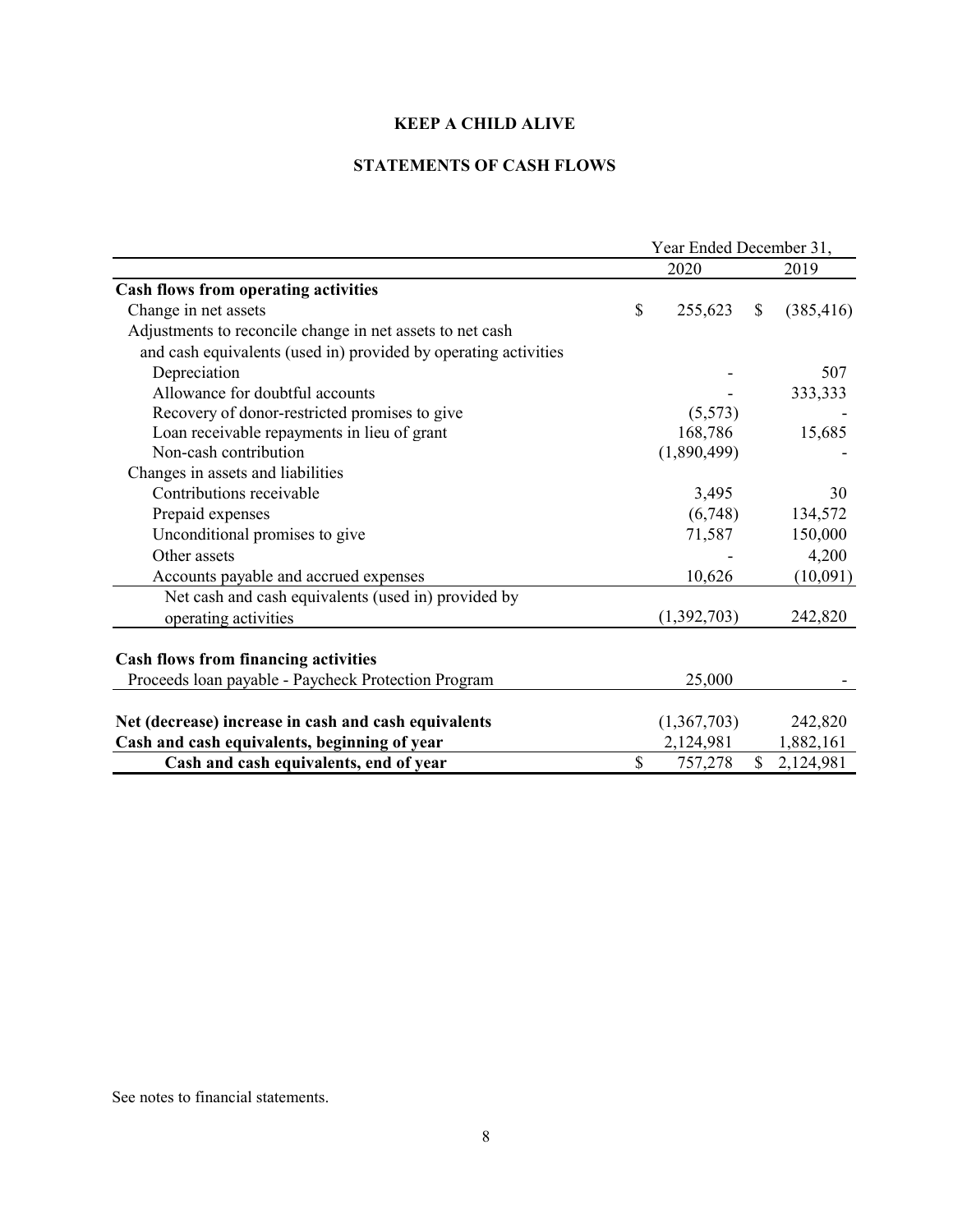#### **NOTES TO FINANCIAL STATEMENTS**

#### **1 - ORGANIZATION AND NATURE OF ACTVITIES**

Keep a Child Alive's ("the Organization") mission is to improve the health and wellbeing of vulnerable children, youth, adults and families around the world, with a focus on combating the physical, social and economic impacts of HIV. The Organization provides funding and administrative support to encourage innovative, community-led responses that increase access to life-saving HIV care and treatment, nutritious food, and loving support for children and families living with and affected by HIV in Kenya, Rwanda, South Africa, Uganda, India and Iraq. The Organization monitors sites to determine that grant terms are being met. With Alicia Keys as Global Ambassador, the Organization uses its voice to raise awareness, mobilize people to take action, and rally resources in the global response to HIV.

#### **2 - SUMMARY OF SIGNIFICANT ACCOUNTING POLICIES**

#### **Basis of Accounting and Presentation**

The accompanying financial statements have been prepared on the accrual basis of accounting in accordance with accounting principles generally accepted in the United States of America (U.S. GAAP).

The financial statements presentation is in accordance with Financial Accounting Standards Board Accounting Standards Codification ("FASB ASC") 958, "Not-for-Profit Entities". Under ASC 958, the Organization is required to report information regarding its financial position and activities according to two classes of net assets: those without donor restrictions and those with donor restrictions. Net assets without donor restrictions may be expended for any purpose in performing the Organization's mission at the board's discretion. Net assets with donor restrictions are subject to donor stipulations that limit the use of their contributions, which either expire by the passage of time or when used for specified purposes.

#### **Use of Estimates**

The preparation of financial statements in conformity with U.S. GAAP requires that management make estimates and assumptions that affect the reported amounts of assets, liabilities, revenues and expenses as of the date of the financial statements and for the periods presented. Accordingly, actual results could differ from those estimates.

#### **Cash and Cash Equivalents**

Cash balances in banks are insured by the Federal Deposit Insurance Corporation subject to certain limitations. For purposes of the statements of cash flows, the Organization considers all highly liquid investments with a maturity of three months or less when purchased and money market accounts to be cash equivalents.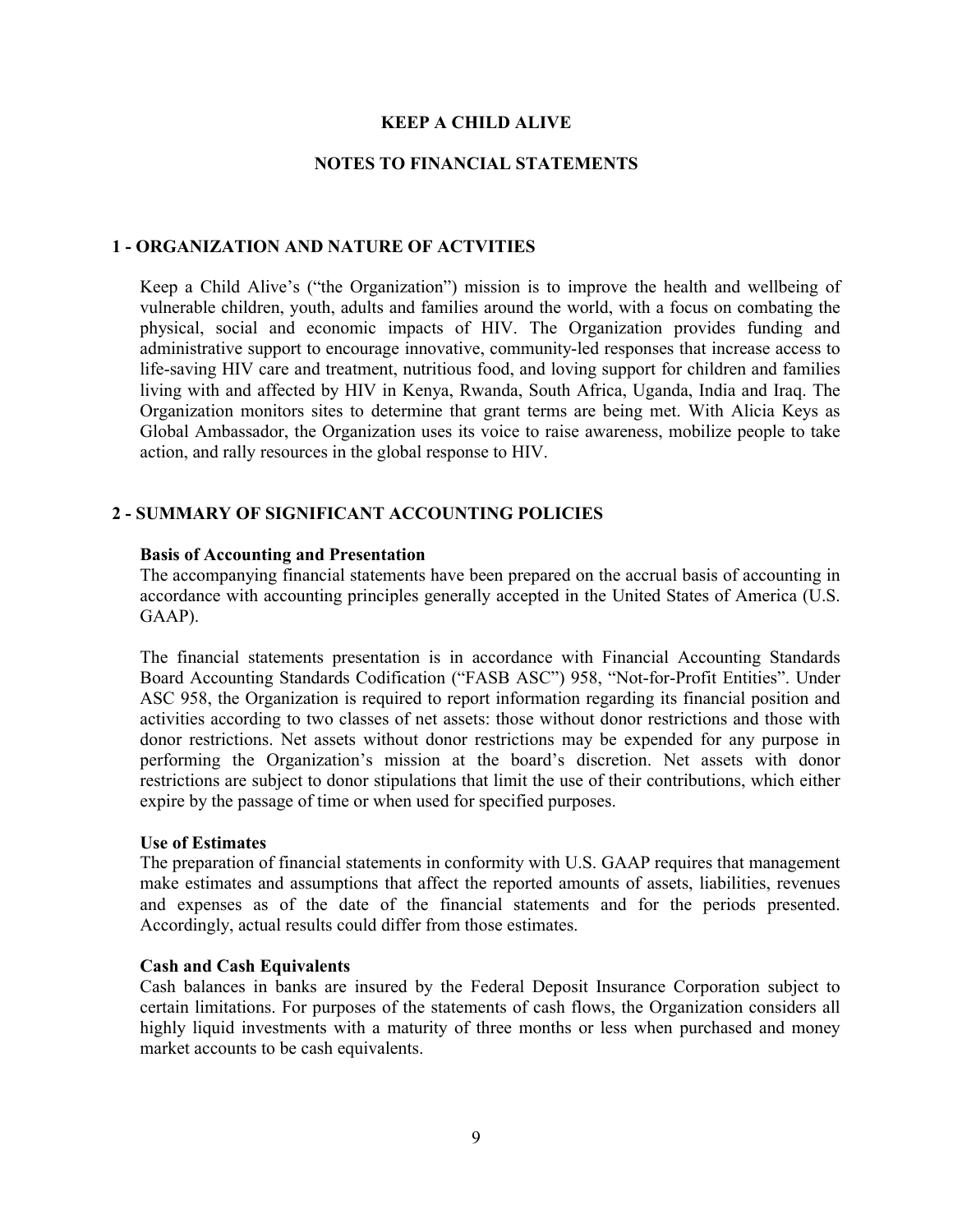## **NOTES TO FINANCIAL STATEMENTS**

## **2 - SUMMARY OF SIGNIFICANT ACCOUNTING POLICIES** (Continued)

#### **Contributions Receivable**

Contributions receivable are stated at the amount management expects to collect, based on the Organization's history of past write-offs, collections and contractual terms.

## **Allowance for Doubtful Accounts**

An allowance is established for accounts deemed potentially uncollectible. The allowance is based upon management's assessment of the aged basis of its receivables, current economic conditions, subsequent receipts and historical information. The allowance was reduced by \$8,133 during the year ended December 31, 2020. The Organization had a recovery of \$5,573 and a provision of \$333,333 for the years ended December 31, 2020 and 2019, respectively. The Organization did not provide for any doubtful accounts for the year ended December 31, 2020 as management has determined that substantially all remaining balances are deemed to be collectible.

Allowances are as follows:

|                                              | December 31,        |          |  |  |
|----------------------------------------------|---------------------|----------|--|--|
|                                              | 2020                | 2019     |  |  |
| Provision for contributions receivable       | $\frac{\$}{24,100}$ | \$24,100 |  |  |
| Provision for unconditional promises to give | 933,333             | 941,466  |  |  |
|                                              | \$957,433           | 965,566  |  |  |

## **Fair Value**

U.S. GAAP establishes a framework for measuring fair value. That framework provides a fair value hierarchy that prioritizes the inputs to valuation techniques used to measure fair value. The hierarchy gives the highest priority to unadjusted quoted prices in active markets for identical assets of liabilities (Level 1 measurements) and the lowest priority to unobservable inputs (Level 3 measurements). Under U.S. GAAP, the three levels of the fair value hierarchy are described as follows:

Level 1: Inputs to the valuation methodology are unadjusted quoted prices for identical assets or liabilities in active markets that the Organization has the ability to access.

Level 2: Inputs to the valuation methodology include:

- Quoted prices for similar assets or liabilities in active markets;
- Quoted prices for identical or similar assets or liabilities in inactive markets;
- Inputs other than quoted prices that are observable for the asset or liability;
- Inputs that are derived principally from or corroborated by observable market data by correlation or other means.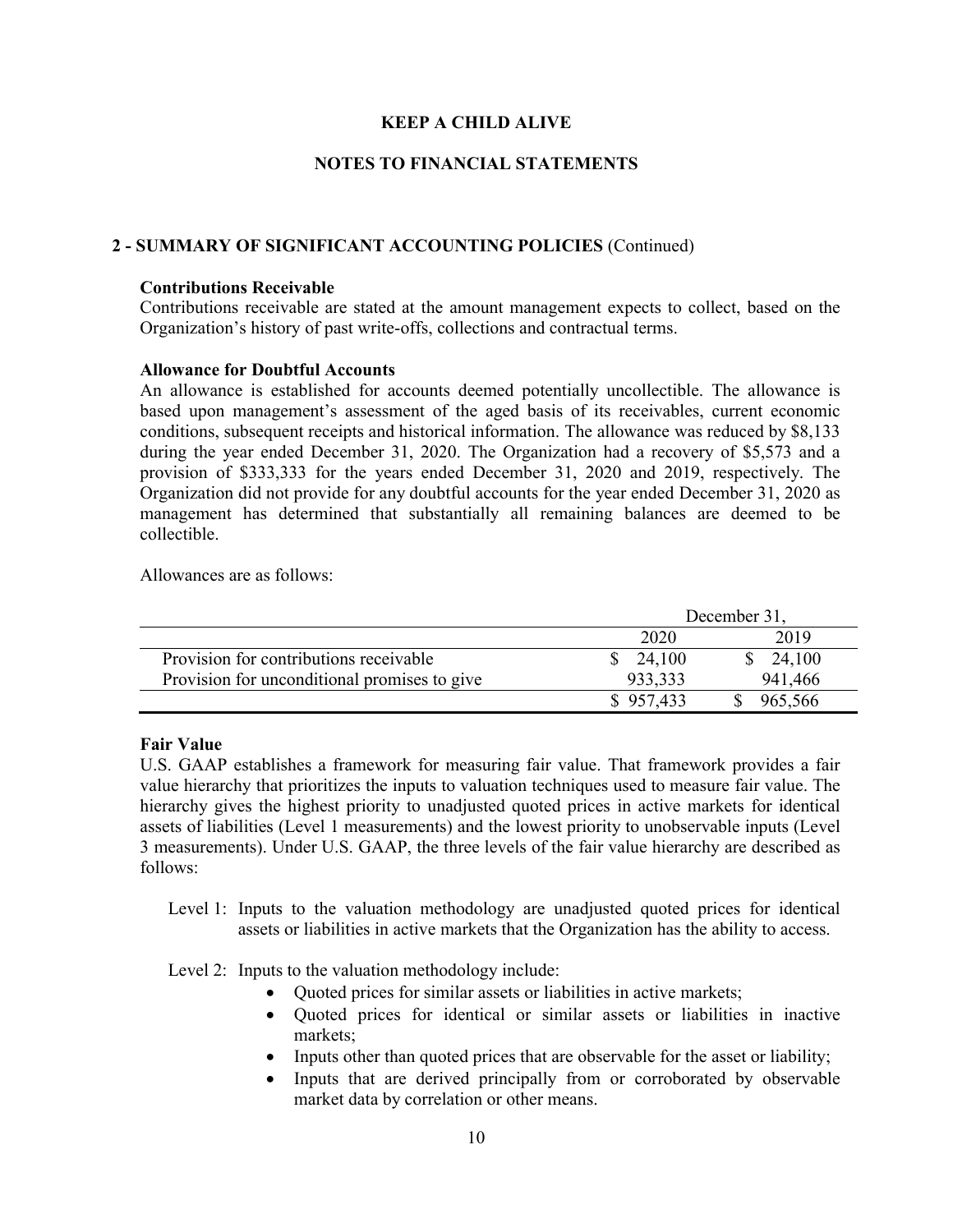# **NOTES TO FINANCIAL STATEMENTS**

## **2 - SUMMARY OF SIGNIFICANT ACCOUNTING POLICIES** (Continued)

#### **Fair Value** (Continued)

Level 2: (Continued)

If the asset or liability has a specified (contractual) term, the Level 2 input must be observable for substantially the full term of the asset or liability.

Level 3: Unobservable inputs that reflect management's own assumptions.

#### **Investments**

The following is a description of the valuation methodologies used for the investments measured at fair value, including the general classification of such instruments pursuant to the fair value hierarchy:

#### *Common Stock*

Shares of common stock are valued at quoted market prices, which represent the net asset value per share held by the Organization at year end. Investments in common stock are generally classified as Level 1 investments or Level 2 if there is a withdrawal restriction.

## *Partnership Interest*

Shares of partnership interests are stated at the fair value of the underlying securities based upon quoted market prices on recognized securities exchanges and are valued at the last reported sales price on the last business day of the Organization's year-end.

The following table summarizes investment assets measured at fair value:

|                                          | Investments at Fair Value |   |       |         |              |                  |
|------------------------------------------|---------------------------|---|-------|---------|--------------|------------------|
| December 31, 2020                        | Level 1                   |   |       | Level 2 | Level 3      | Total            |
| Common Stock - withdrawal<br>restriction |                           |   | $- S$ | 320,499 | $\mathbb{S}$ | 320,499<br>$- S$ |
| Partnership Interest                     |                           |   |       |         | 1,570,000    | 1,570,000        |
| Investments, at fair value               |                           | - |       | 320,499 | \$1,570,000  | 1,890,499        |

Restrictions:

#### *Common stock - withdrawal restriction*

The shares are restricted subject to a pending merger with a publicly traded company.

## *Partnership interest*

The partnership holds an interest in shares of a publicly traded company. The interest is restricted due to a pending transaction.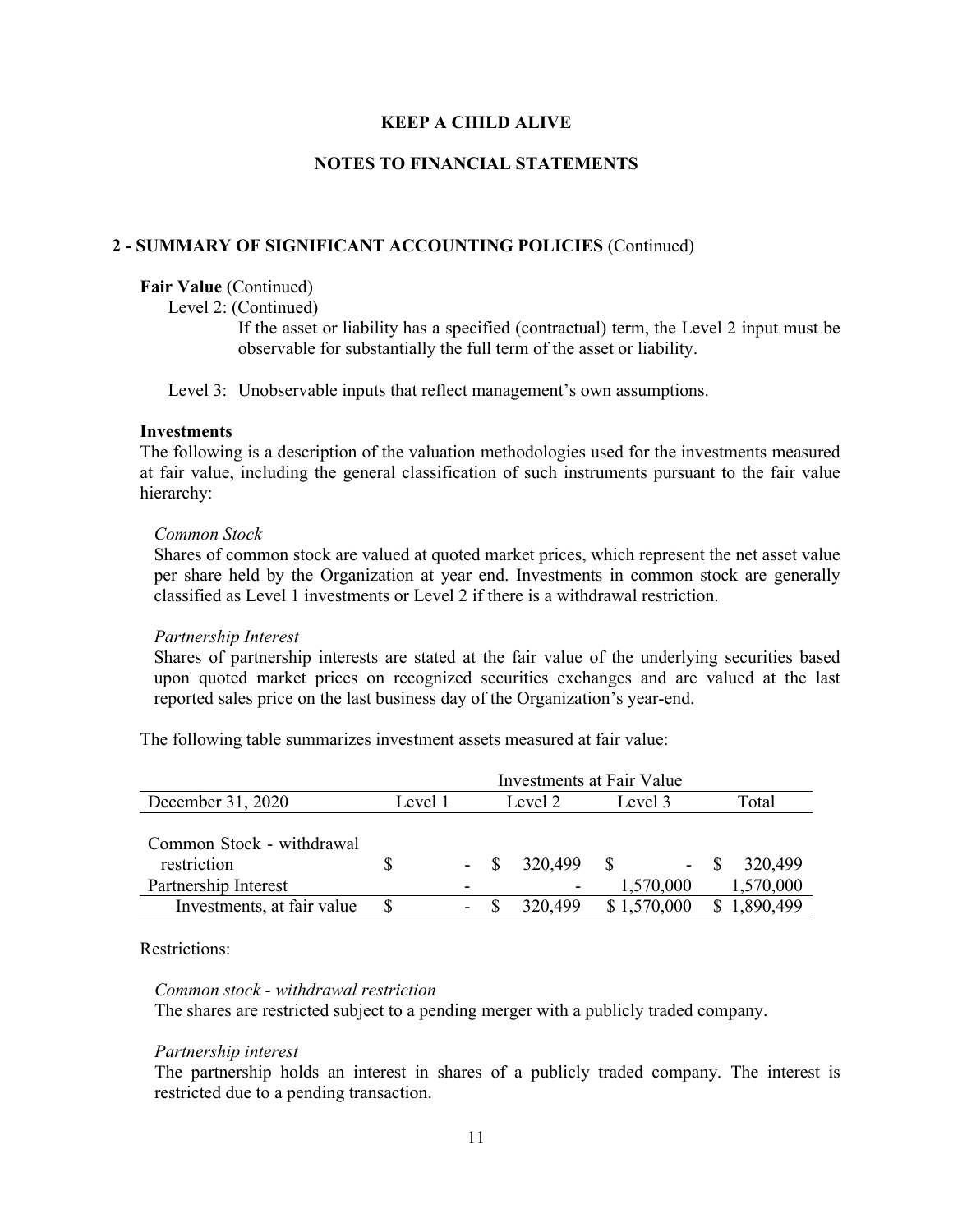## **NOTES TO FINANCIAL STATEMENTS**

## **2 - SUMMARY OF SIGNIFICANT ACCOUNTING POLICIES** (Continued)

#### **Property and Equipment**

Property and equipment are stated at cost at the date acquired or fair value at the date of donation. The Organization capitalizes all fixed assets over \$1,000 with an estimated useful life greater than one year. Maintenance and repairs are charged to expense as incurred. Depreciation is provided using the straight line method over the estimated useful lives of 5 to 7 years.

#### **Paycheck Protection Program Loan**

The Organization's policy is to account for the Paycheck Protection Program loan (see Note 14) as debt. The Organization will continue to record the loan as debt until either (1) the loan is partially or entirely forgiven and has been legally released, at which point the amount forgiven will be recorded as income or (2) the Organization pays off the loan.

#### **Functional Allocation of Expenses**

The costs of providing the various programs and other activities of the Organization have been summarized on a functional basis. Some costs are directly charged to each service area as they are clearly identified as program services or supporting services. Indirect costs are allocated to the different programs and supporting services benefitted on a reasonable basis that is consistently applied. All allocable indirect expenses are allocated between management and general and fundraising based upon time and effort.

#### **Revenue Recognition**

#### *Contributions*

Contributions of cash and other assets are reported as net assets with donor restrictions if they are received with donor-imposed restrictions that limit the use of the donated assets. When a donor restriction expires, that is when a stipulated time restriction ends or purpose restriction is accomplished, net assets with donor restrictions are reclassified to net assets without donor restrictions and reported in the statements of activities as net assets released from restrictions.

Contributions are recognized at fair value as revenue when received or when an unconditional promise to give has been made. All contributions received without donor restriction are available for use in the year received.

#### *Promises to Give*

Contributions are recognized when the donor makes a pledge that is, in substance an unconditional promise to give to the Organization and is included in with donor restrictions net assets.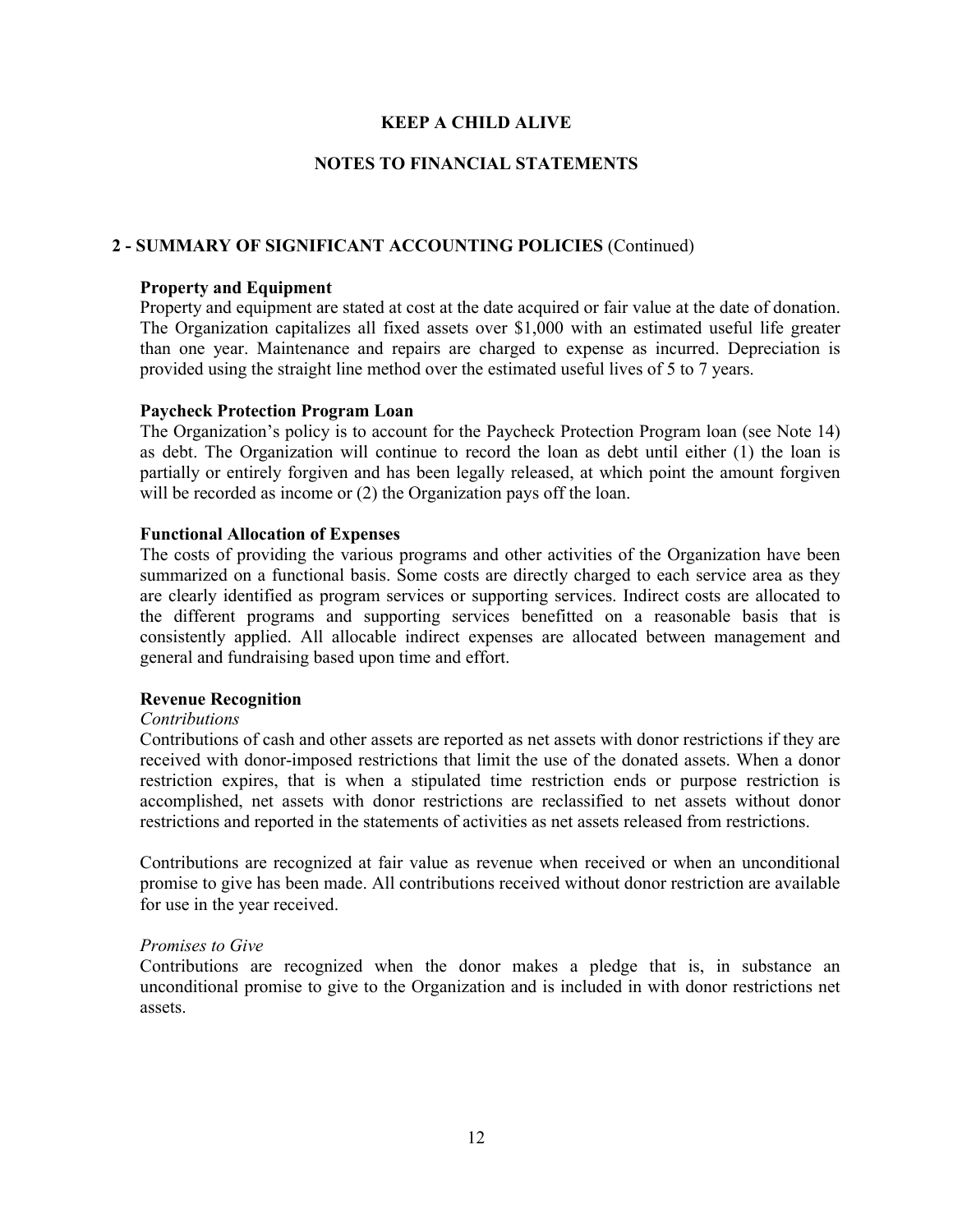## **NOTES TO FINANCIAL STATEMENTS**

#### **2 - SUMMARY OF SIGNIFICANT ACCOUNTING POLICIES** (Continued)

#### **Revenue Recognition** (Continued)

#### *Donated Services and Materials*

Donated services are recognized as in-kind donations if the services create or enhance nonfinancial assets or require specialized skills, are performed by people with those skills, and would otherwise be purchased by the Organization.

Donated non-cash assets including services and materials are reflected as in-kind donation revenue and expense at their estimated fair values upon the date of receipt.

#### *Investment Income*

Realized and unrealized gains and losses on investments are determined by comparison of fair value at date of donation or specific cost at date of purchase to proceeds at the time of disposal or fair value at year-end, respectively, and are reported in the statements of activities. Transactions are recorded on a trade date basis. Dividends and interest are recognized when earned.

#### **Income Taxes**

The Organization is exempt from Federal and State income taxes under Internal Revenue code Section 501(c)(3), and is classified as a publicly supported charitable organization as described in Section 509(a).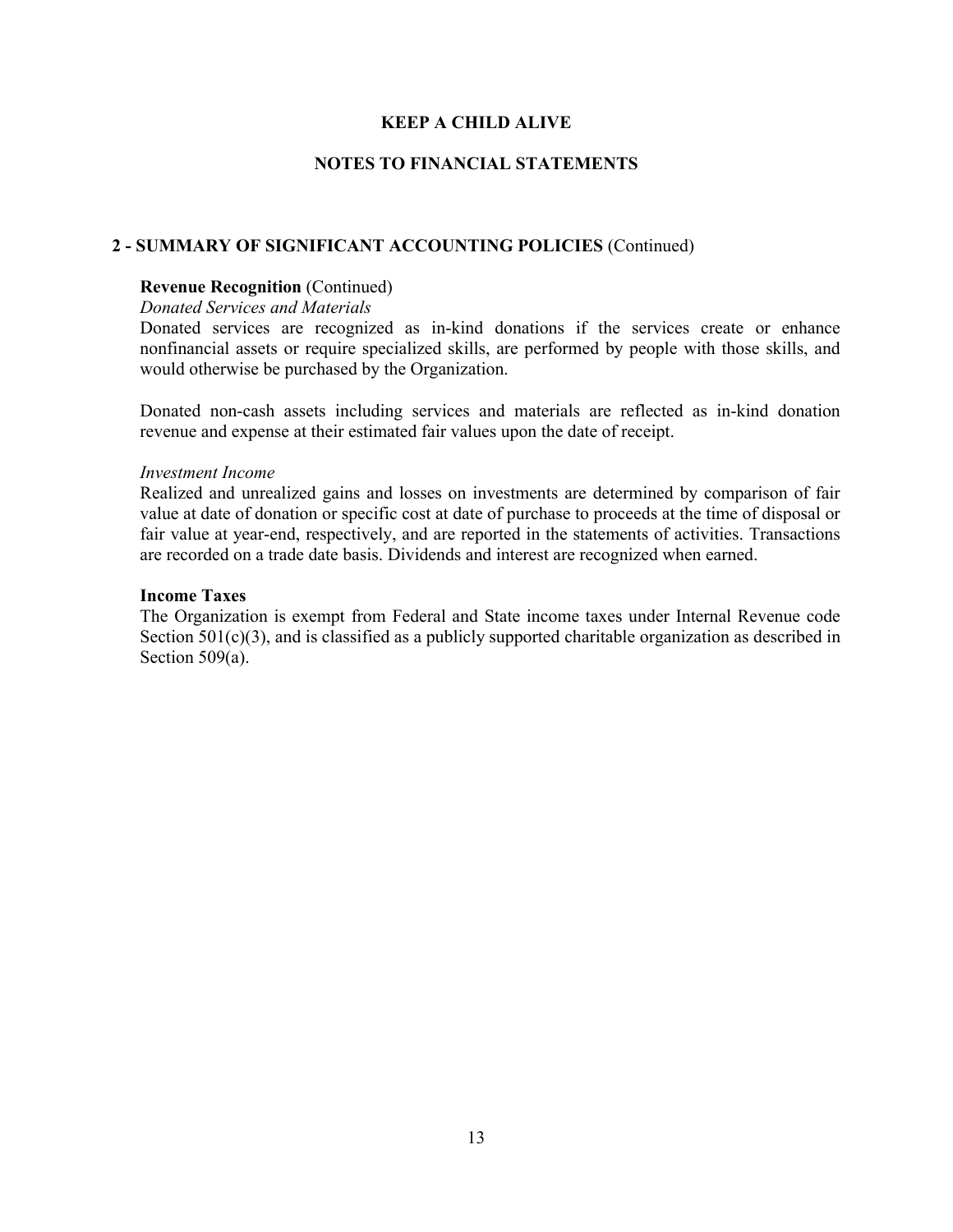# **NOTES TO FINANCIAL STATEMENTS**

# **3 - LIQUIDITY AND AVAILABILITY OF RESOURCES**

The following represents the Organization's financial assets at:

|                                                 |   | December 31, |              |             |  |  |
|-------------------------------------------------|---|--------------|--------------|-------------|--|--|
|                                                 |   | 2020         |              | 2019        |  |  |
| Financial assets at year end:                   |   |              |              |             |  |  |
| Cash and cash equivalents                       | S | 757,278      | <sup>S</sup> | 2,124,981   |  |  |
| Contributions receivable                        |   |              |              | 3,495       |  |  |
| Unconditional promise to give                   |   | 64,112       |              | 130,126     |  |  |
| Investments, at fair value                      |   | 1,890,499    |              |             |  |  |
|                                                 |   | 2,711,889    |              | 2,258,602   |  |  |
| Less:                                           |   |              |              |             |  |  |
| Amounts unavailable for general expenditures    |   |              |              |             |  |  |
| within one year, due to:                        |   |              |              |             |  |  |
| Redemption restriction on investments           |   | (1,890,499)  |              |             |  |  |
| Restricted by donor with purpose                |   | (96, 511)    |              | (1,612,896) |  |  |
| Financial assets available for expenditures     |   |              |              |             |  |  |
| within one year of the financial statement date |   | 724,879      | S            | 645,706     |  |  |

The Organization's goal is generally to maintain financial assets to meet 90 days of operating expenses (approximately \$130,000).

# **4 - PROPERTY AND EQUIPMENT**

Property and equipment consists of the following:

|                          | December 31, |         |  |
|--------------------------|--------------|---------|--|
|                          | 2020         | 2019    |  |
| Office equipment         | \$9,541      | 9,541   |  |
| Accumulated depreciation | (9,248)      | (9,248) |  |
|                          | 293          | 293     |  |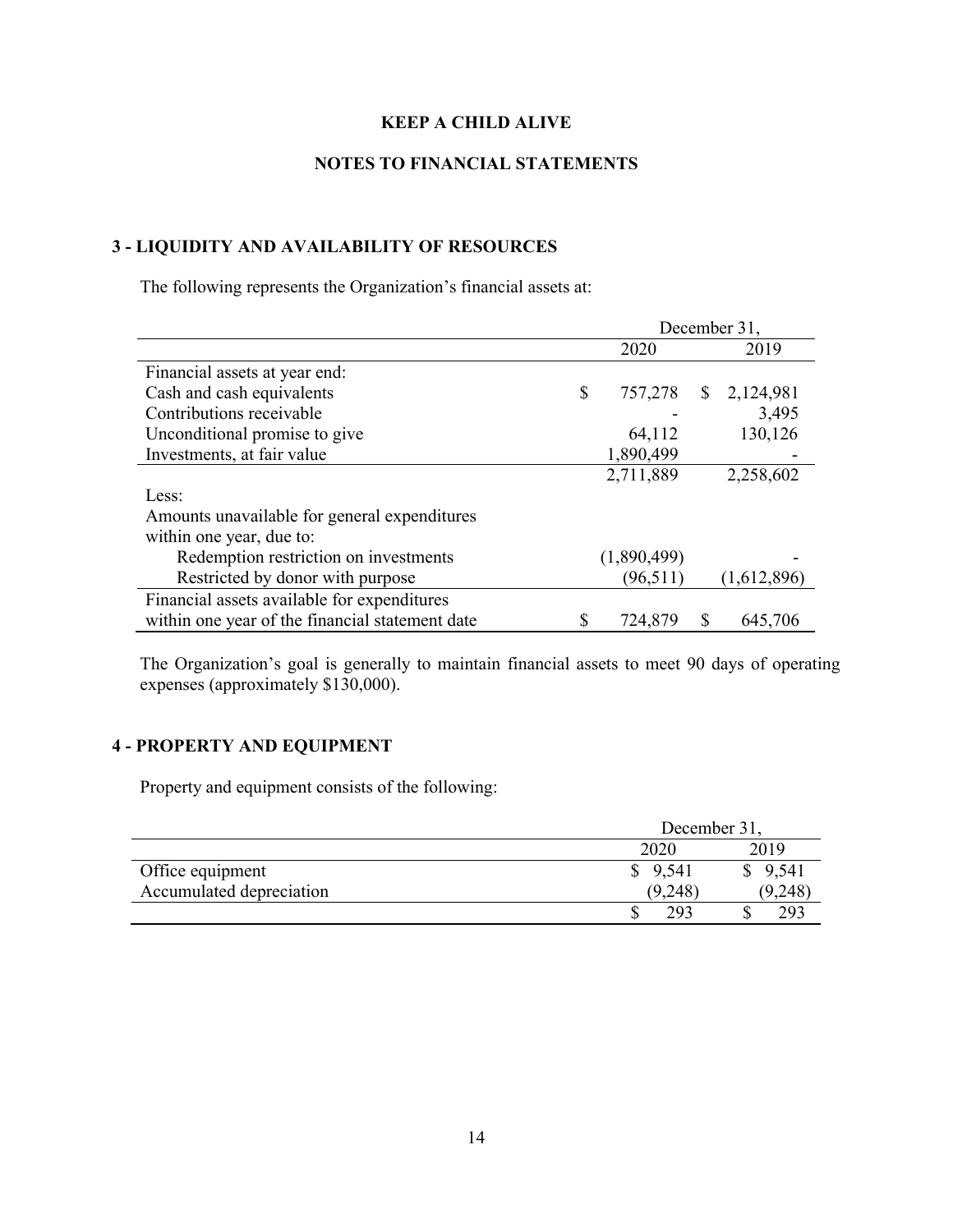# **NOTES TO FINANCIAL STATEMENTS**

## **5 - UNCONDITIONAL PROMISES TO GIVE**

Unconditional promises to give are due as follows:

|                                       | December 31, |             |  |  |
|---------------------------------------|--------------|-------------|--|--|
|                                       | 2020         | 2019        |  |  |
| Less than one year                    | \$997,445    | \$1,071,592 |  |  |
| Less: allowance for doubtful accounts | (933, 333)   | (941, 466)  |  |  |
|                                       | 64,112       | 130,126     |  |  |

The remaining unconditional promise to give from one individual donor is expected to be received in 2021 and is reflected as "With Donor Restrictions".

## **6 - LOAN RECEIVABLE**

In November 2018, the Organization loaned \$200,000 to Zoe Life, an approved program site (See Note 8, Concentrations, Grants). The total amount of loan outstanding was \$15,529 and \$184,315, as of December 31, 2020 and 2019, respectively. The balance of the loan was reduced in lieu of making grant payments. The loan was due December 31, 2020 and is non-interest bearing. Management expects to reduce the remaining balance of the loan in lieu of making grant payments in 2021.

## **7 - NET ASSETS**

The following summarizes the changes in net assets with donor restrictions for the year ended December 31, 2020:

|                           | Balance,    |               | Satisfaction of  | Balance,     |
|---------------------------|-------------|---------------|------------------|--------------|
|                           | January 1,  |               | Program          | December 31, |
|                           | 2020        | Contributions | Restriction      | 2020         |
| With Purpose              |             |               |                  |              |
| Program services          | \$1,026,742 | 157,587<br>S  | (1,151,930)<br>S | 32,399<br>S  |
| COVID food program        |             | 539,214       | (539, 214)       |              |
| Organization overhead     | 456,028     |               | (456, 028)       |              |
| Restricted investments    |             | 1,890,499     |                  | 1,890,499    |
| Unconditional promises to |             |               |                  |              |
| give                      | 130,126     |               | (66, 014)        | 64,112       |
|                           | 1,612,896   | \$2,587,300   | (2,213,186)      | 1,987,010    |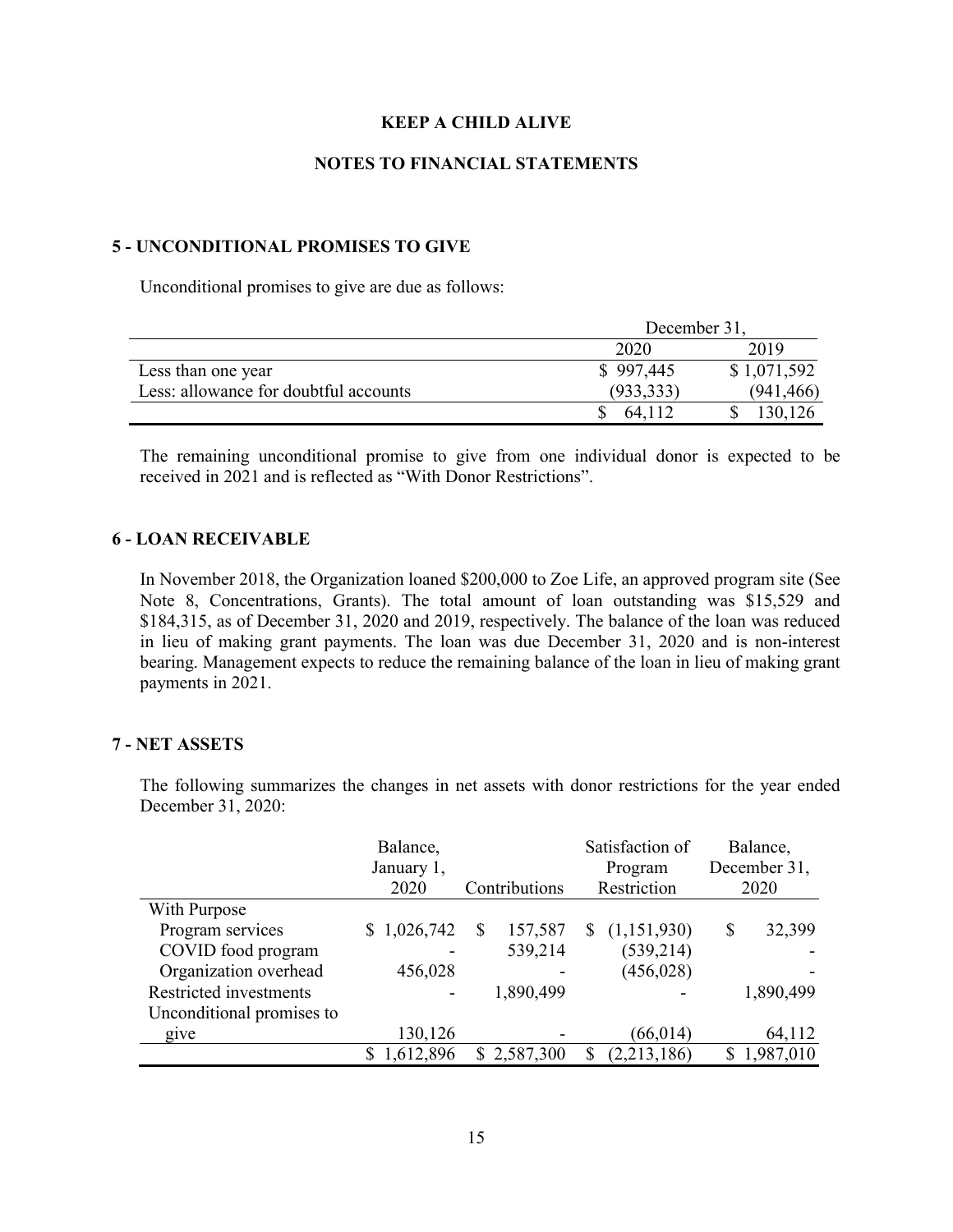#### **NOTES TO FINANCIAL STATEMENTS**

#### **7 - NET ASSETS** (Continued)

The following summarizes the changes in net assets with donor restrictions for the year ended December 31, 2019:

|                           | Balance,<br>January 1, |              |               | Satisfaction of<br>Program |   | Balance,<br>December31, |
|---------------------------|------------------------|--------------|---------------|----------------------------|---|-------------------------|
|                           | 2019                   |              | Contributions | Restriction                |   | 2019                    |
| With Purpose              |                        |              |               |                            |   |                         |
| Program services          | \$<br>916,413          | <sup>S</sup> | 1,529,501     | $\frac{1,419,172}{2}$      | S | 1,026,742               |
| Organization overhead     | 26,733                 |              | 841,446       | (412, 151)                 |   | 456,028                 |
| Other                     | 200,000                |              |               | (200,000)                  |   |                         |
| Unconditional promises to |                        |              |               |                            |   |                         |
| give                      | 613,459                |              |               | (483, 333)                 |   | 130,126                 |
|                           | 1,756,605              |              | 2,370,947     | (2,514,656)                |   | 1,612,896               |

#### **8 - CONCENTRATIONS**

#### **Major Donors**

The Organization received contributions from two donors that approximates 68% and 13% of the Organization's total revenue for the year ended December 31, 2020. Additionally, amounts due from two donors represented 59% and 33%, of the gross receivable balance (unconditional promises to give and contributions receivable) at December 31, 2020.

The Organization received contributions from one donor that approximates 72% of the Organization's total revenue for the year ended December 31, 2019. Additionally, amounts due from three donors represented 55%, 30%, and 13% of the gross receivable balance (unconditional promises to give and contributions receivable) at December 31, 2019.

#### **Major Service Providers**

The Organization incurred outside services from one service provider that approximates 12% of the Organization's total expenses for the year ended December 31, 2019 (See Note 11). There was no major service provider for the year ended December 31, 2020.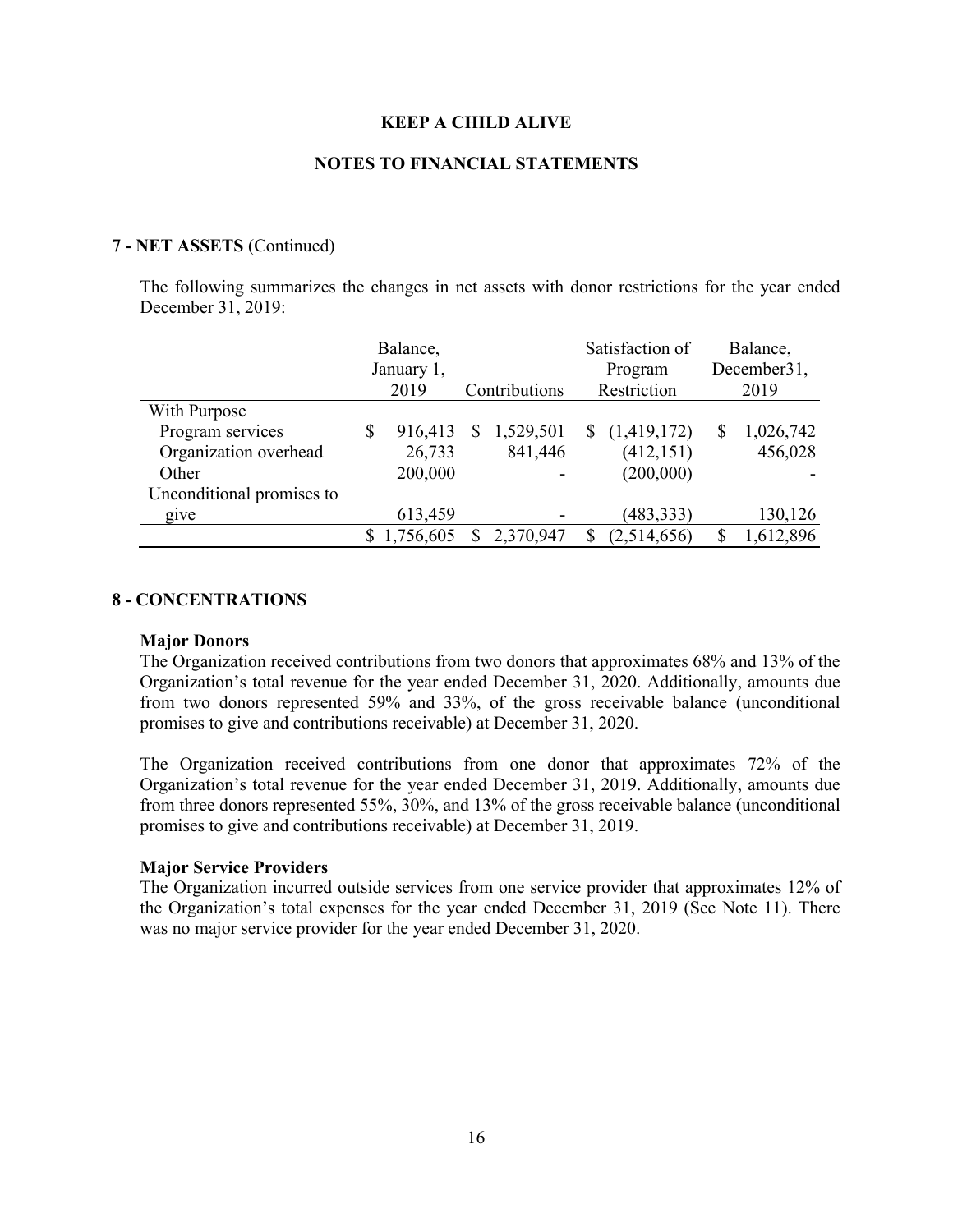## **NOTES TO FINANCIAL STATEMENTS**

#### **8 - CONCENTRATIONS** (Continued)

#### **Grants**

The Organization disbursed grants to approved program sites, which reflects funding for support services and direct expenses for each as follows:

|                                          |                      |               | December 31,  |  |
|------------------------------------------|----------------------|---------------|---------------|--|
| Grantee                                  | Location             | 2020          | 2019          |  |
| <b>Alive Medical Services</b>            | Uganda               | 240,615<br>\$ | \$<br>483,406 |  |
| Zoe Life                                 | South Africa         | 388,334       | 575,412       |  |
| Sahara Centre for Residential Care       | India                | 243,797       | 268,869       |  |
| WE-ACTx for Hope                         | Rwanda               | 166,400       | 149,850       |  |
| Ikageng Itireleng Aids Ministry          | South Africa         | 95,172        | 107,000       |  |
| Bobbi Bear                               | South Africa         | 85,050        | 102,294       |  |
| Family Care Clinic                       | Kenya                | 45,738        | 74,000        |  |
| Saahasee                                 | India                | 69,439        | 47,623        |  |
| Yazda                                    | Iraq                 |               | 96,333        |  |
| Prayas                                   | India                | 64,200        | 54,000        |  |
| Glasswing International USA, Inc.        | El Salvador          | 380,356       |               |  |
| Nadia's Initiative                       | Iraq                 | 188,108       |               |  |
| Alianza Por la Nutricion                 | Guatemala            | 112,000       |               |  |
| Municipalidad de Nicoya                  | Costa Rica           | 29,849        |               |  |
| Alsi Foundation / For A Better Venezuela | Venezuela            | 24,745        |               |  |
| <b>KCA Educates Scholarship</b>          | <b>United States</b> | 15,092        |               |  |
| <b>Other Grant Partnerships</b>          | Various              | 31,168        |               |  |
|                                          | Total                | \$2,180,063   | \$1,958,787   |  |

Grants disbursed to four and three individual approved program sites in 2020 and 2019, respectively, each exceeded 10% of total grants made in each year. The grants to these sites aggregated 57% and 68% of total grants for the years ended December 31, 2020 and 2019, respectively.

During 2020 the Organization re-focused their program relief efforts as a result of the COVID-19 pandemic. Included in grant expense above is approximately \$854,000 of COVID-19 funding provided to program sites, to meet food insecurity needs.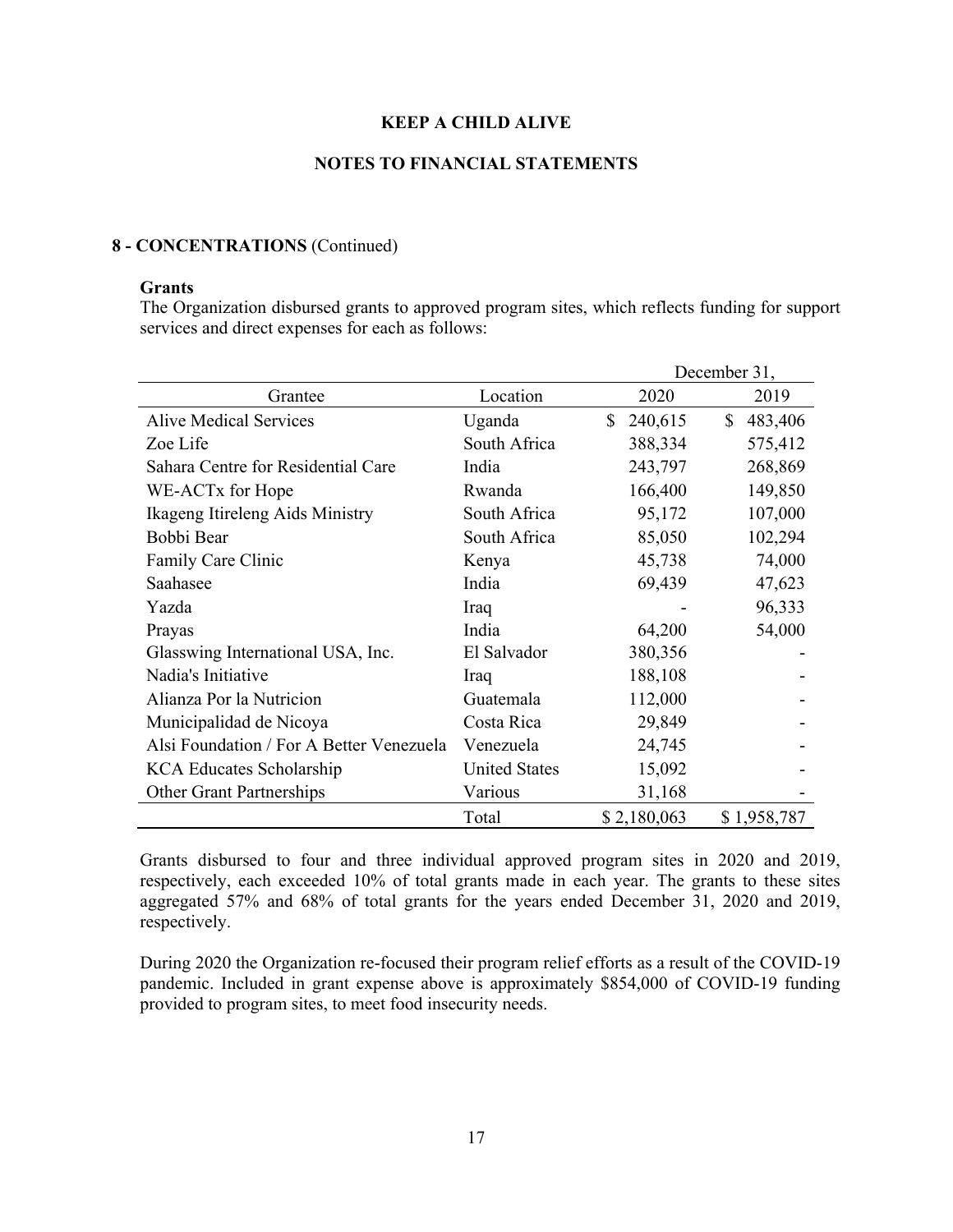#### **NOTES TO FINANCIAL STATEMENTS**

## **9 - RELATED PARTIES**

The chairman of the board and another board member also serve on the board of an affiliate, Keep a Child Alive, South Africa ("KCA-SA"). KCA-SA owns the Blue Roof Clinic in South Africa in which Zoe Life operates (See Note 8, Concentrations, Grants).

A board member is the funding partner in a company that provided advertising services totaling \$77,790 for the year ended December 31, 2019. There were no services provided in 2020.

A family member of a board member provided marketing services totaling \$11,223 and \$15,400 for the years ended December 31, 2020 and 2019, respectively.

A board member of the Organization also serves on the board of Yazda, an approved program site (See Note 8, Concentrations, Grants).

A board member of the Organization contributed \$1,890,499 of restricted investments in the year ended December 31, 2020.

#### **10 - RETIREMENT PLANS**

The Organization had a  $401(k)$  profit sharing plan for all full-time employees who have attained the age of 18 and completed three months of service. The Organization made matching contributions to the plan totaling \$671 for the year ended December 31, 2019. On December 31, 2019 the Plan was terminated.

## **11 - COMMITMENTS**

#### **Outside Services Agreement**

Effective May 1, 2018 the Organization entered into a three-year agreement with United Purpose ("UP") to provide services including operations, fundraising, and communications support.

The Services Contract ("Contract") had a twelve month term from May to April which was renewable annually. Per the Contract, UP receives a fee of \$400,000 during the term primarily to provide program site oversight and assistance to the Organization's approved program sites. In June 2019, the Organization renewed the Contract with UP for an eighteen month term from June 2019 to December 2020 for a fee of \$600,000 paid bi-annually. In July 2020, the Organization terminated their Contract with UP. The Organization incurred \$333,333 for the year ended December 31, 2019, related to the Contract (see Note 8, Concentrations, Major Service Providers).